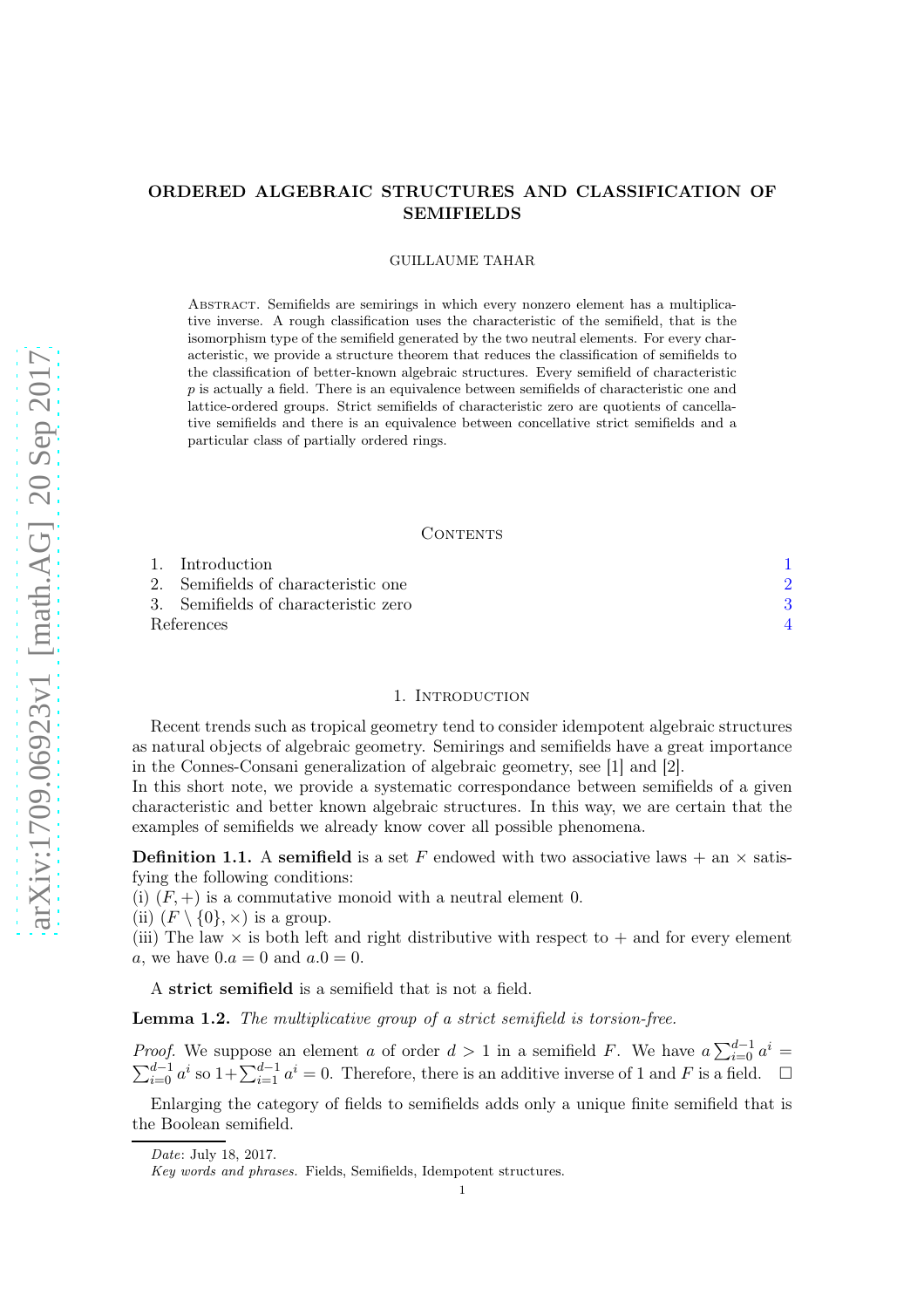Corollary 1.3. A finite semifield is either a finite field or the Boolean semifield B.

Proof. The multiplicative group of a finite strict semifield is finite and torsionfree so it is trivial. There are two elements in the semifield: 0 and 1. We have  $1 + 1 = 1$  because otherwise it would be a field. Therefore, we get the Boolean semifield.

In the following, we find that semifields are divided according to their characteristic. Semifields of characteristic  $p$  are true fields so there is no need for further investigation.

**Theorem 1.4.** For every semifield  $F$ , the characteristic semifield  $Char(F)$  generated by the two neutral elements is one of the following isomorphism type:

(i)  $Char(F)$  is the Boolean semifield B. F is of characteristic one.

(ii) Char(F) is one of the  $\mathbb{F}_p$ . F is of characteristic p with p prime. Moreover, F is automatically a field of characteristic p.

(iii) Char(F) is isomorphic to the positive rationals  $\mathbb{Q}^+$ . F is of characteristic zero.

*Proof.* If  $Char(F)$  is finite, following Lemma 1.2, either  $Char(F)$  is the Boolean semifield or  $Char(F)$  is a finite field. In this case, there is an additive inverse of 1 in F and thus F is a field.  $Char(F)$  is the prime field of F.

<span id="page-1-0"></span>If  $Char(F)$  is infinite, then  $Char(F)$  includes every element of the form  $1 + \cdots + 1$  and they are all different from each other. Consequently,  $Char(F)$  is isomorphic to  $\mathbb{Q}^+$ .

### 2. Semifields of characteristic one

Semifields of characteristic one are exactly the Max-Plus algebras of partially ordered groups. There are no other examples.

**Theorem 2.1.** A nonzero element x of a semifield of characteristic one  $F$  is said to be positive if we have  $1+x^{-1}=1$ . Positive elements  $F^+$  define a lattice on the multiplicative group of F. Reciprocally, the union of an absorbing zero and any lattice-order group is a semifield whose addition is the supremum for the order and whose multiplication the group law. This semifield is of characteristic one.

Proof. We check that the set of positive elements satisfy the four classical conditions to define a partially ordered structure on a group.

First,  $1 \in F^+$  because  $1 + 1 = 1$ .

If we have  $x, x^{-1} \in F^+$ , then  $x = 1$ . Indeed, if we have  $1 + x = 1$  and  $1 + x^{-1} = 1$ , then we have  $x + 1 = x$  and  $x = 1$ .

If  $x \in F^+$ , then for every nontrivial element a, we have  $a^{-1}.x.a \in F^+$  because 1 +  $a^{-1} \cdot x^{-1} \cdot a = a^{-1}(a + x^{-1} \cdot a) = a^{-1}(1 + x^{-1})a = 1.$ 

If we have  $x, y \in F^+$ , then we have  $x + y \in F^+$  because  $1 + \frac{1}{\cdots}$  $\frac{1}{x+y} = \frac{1+x+y}{x+y}$  $\frac{+x+y}{x+y} = \frac{x+y}{x+y}$  $\frac{x+y}{x+y} = 1.$ Therefore,  $F^+$  defines a partial order on the multiplicative group of  $F$ .

We suppose  $a \in F$  such that  $a \geq x$  and  $a \geq y$ . Then, we have  $a + a \geq x + y$  that is  $a \geq x + y$ . Therefore,  $x + y$  is the least upper bound of x and y. The multiplicative is lattice-ordered.

We suppose  $(G, \times, \geq)$  is a lattice-ordered group. Then we define on  $\{0\} \cup G$  a semifield structure. The multiplication is the group law and 0 is absorbing. The addition of two elements is the least upper bound (using the lattice structure) thus it is associative. The addition is idempotent so the semifield is of characteristic one. We have to check that the law  $\times$  is distributive with respect to  $+$ . This comes from the fact that the order structure is translation-invariant in a group.

We give two classical examples of semifields of characteristic one.

Example 2.2. The Boolean semifield corresponds to the trivial lattice-order group. The tropical semifield  $(\mathbb{Z} \cup \{-\infty\}, max, +)$  corresponds to  $(\mathbb{Z}, +, \geq).$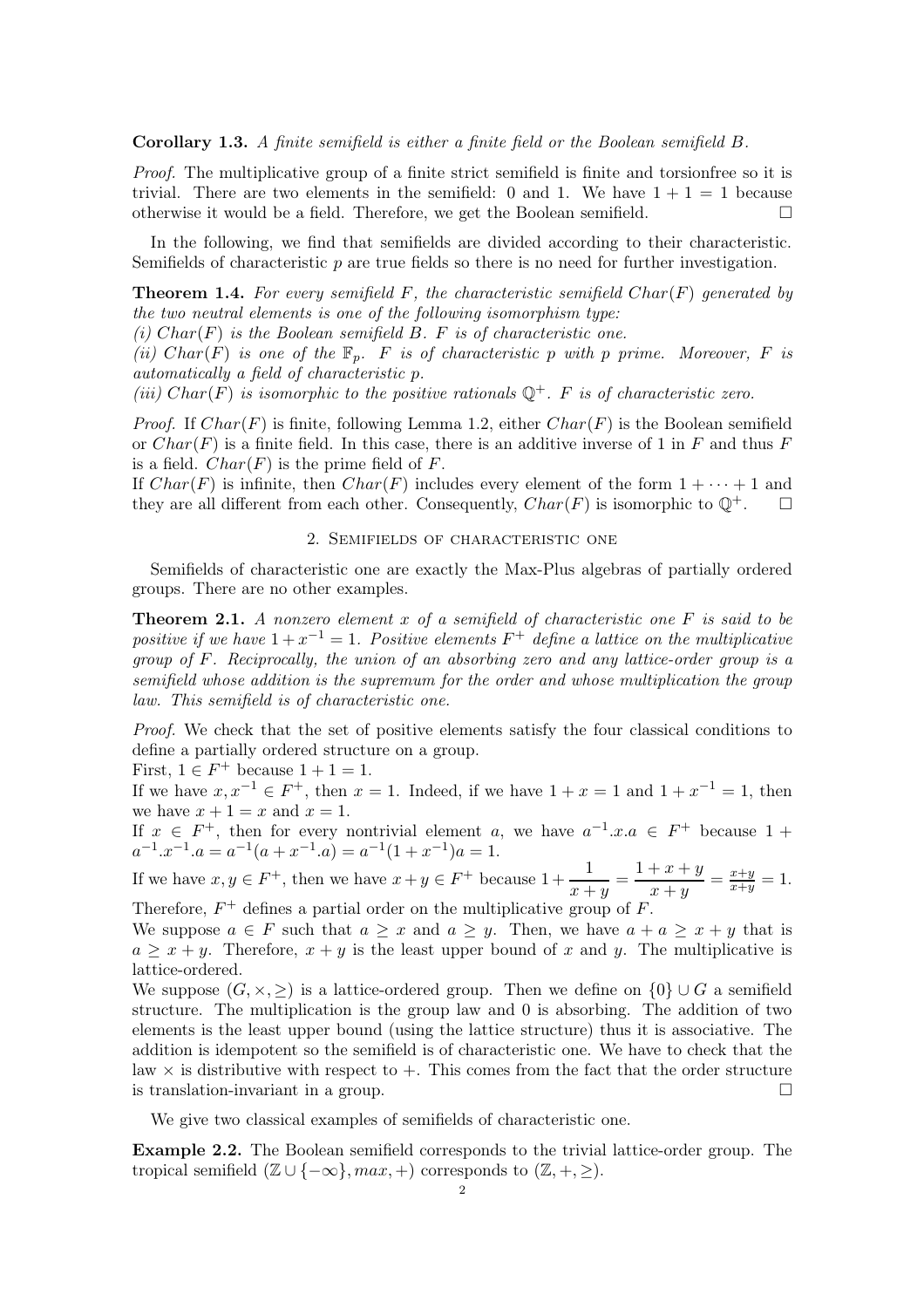### 3. Semifields of characteristic zero

<span id="page-2-0"></span>In the following, we assume that semifields are strict semifields of characteristic zero. We leave aside fields of characteristic zero.

3.1. Cancellative semifields. A remarkable class of strict semifields of characteristic one is given by the positive subsemifields of ordered fields. Among them there are  $\mathbb{Q}^+$  or  $\mathbb{R}^+$ . In order to enlarge the scope, we consider strict semifields that keep a great similarity with those examples.

**Definition 3.1.** A semifield  $F$  is cancellative if its underlying semigroup is cancellative, that is  $x + z = y + z$  implies  $x = y$  for every  $x, y, z \in F$ 

**Theorem 3.2.** Every cancellative strict semifield  $F$  of characteristic zero is embedded in a partially ordered ring  $A_F$  such that the set of nonzero positive elements is closed under inversion (they are all invertible) and generate the whole ring (every element is a difference between two nonzero positive elements). Reciprocally, in any such ring, the set of positive elements is a cancellative strict semifield of characteristic zero.

*Proof.* A cancellative semigroup is embedded in its Grothendieck group  $A$ . The multiplication of F induces a multiplication on A so A inherits a ring structure. The semifield  $F$ defines in A a partial order if we consider F as the subset of positive elements of A. F is closed under addition and multiplication and its unique element whose opposite is also in  $F$  is 0. Besides, every nonzero element of  $F$  is inversible and  $F$  generates  $A$ .

Reciprocally, we consider a partially ordered ring A whose set of nonzero positive elements are invertible and generates  $A$ . The union of the zero and this set of stricly positive elements is closed under addition, multiplication and inversion. Therefore, it is a semifield F. Since F embeds in a ring, it is cancellative and thus is of characteristic zero.  $\Box$ 

This class of semifields obviously includes the positive subsemifields of ordered fields but there are far more general objects. Indeed, there is no product in the category of fields whereas we can define a product of rings.

**Example 3.3.** The partially ordered ring  $\mathbb{Q}^2$  with term to term addition and multiplication defines a cancellative semifield of characteristic zero. In a same way, we can construct semifields of the form  $\{0\} \cup \mathcal{F}(X,\mathbb{R}^*_+)$  starting from the ring of functions  $\mathcal{F}(X,\mathbb{R})$ . Another example is the semifield of rational fractions in one variable with strictly positive coefficients (plus an absorbing zero).

Though there are no nontrivial nilpotent elements in a semifield, the partially ordered ring generated by a semifield may fail to be reduced.

**Example 3.4.** The ring of dual numbers  $\mathbb{R}[\epsilon]$  with  $\epsilon^2 = 0$  is generated by the cancellative semifield  $\{0\} \cup \{a+b.\epsilon, a \in \mathbb{R}_{+}^*, b \in \mathbb{R}\}.$  The partial order on  $\mathbb{R}[\epsilon]$  is given by the total order on the first coordinate.

3.2. Noncancellative semifields. There is a well-defined notion of quotient in the category of semifields of characteristic zero. In the following, we prove that however complicated a noncancellative semifield may be, it is a quotient of a cancellative semifield.

Theorem 3.5. Every strict semifield of characteristic zero is a quotient of a cancellative strict semifield of characteristic zero.

*Proof.* We consider the semigroup  $L_F$  of formal sums of elements of the semifield F modulo the relations  $[x] + [\theta \cdot x] = [(\theta + 1)x]$  when  $\theta$  is a rational number. The multiplicative law of F induces a distributive multiplicative law on  $L(F)$ . Since the additive law of  $L_F$  is given by the addition of formal sums, it is cancellative. Then, we consider  $Q(F)$  formed by